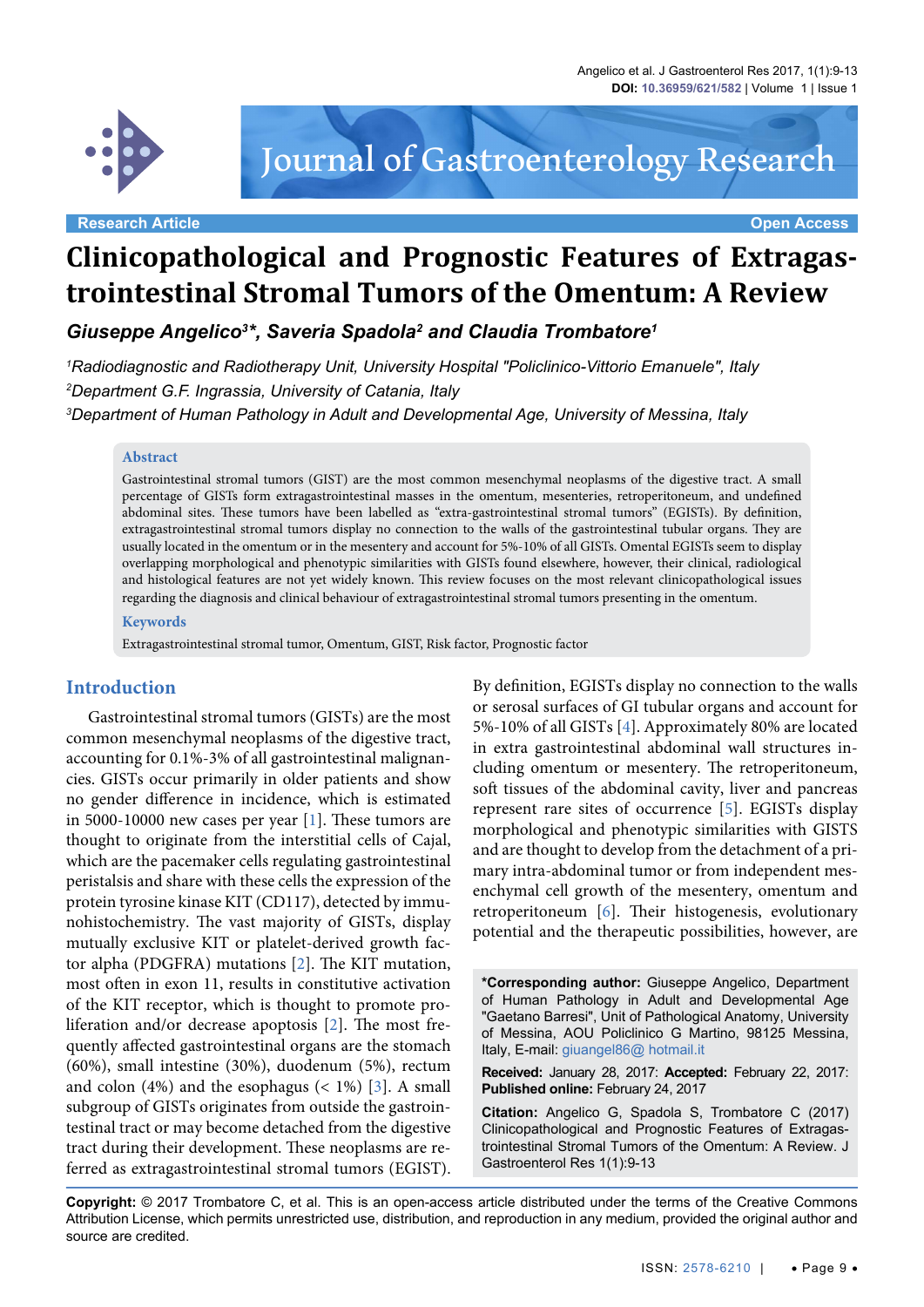**Citation:** Angelico G, Spadola S, Trombatore C (2017) Clinicopathological and Prognostic Features of Extragastrointestinal Stromal Tumors of the Omentum: A Review. J Gastroenterol Res 1(1):9-13

| <b>Reference</b>         | N.of<br>cases  | Median age (y)                  |                | Sex Median tumor<br>size (range) |                                          | <b>Histology</b> |                           |    | <b>Mitotic</b><br>count/50<br>HPF (range) | Kit<br><b>IHC</b> | <b>Risk</b> |                |     |
|--------------------------|----------------|---------------------------------|----------------|----------------------------------|------------------------------------------|------------------|---------------------------|----|-------------------------------------------|-------------------|-------------|----------------|-----|
|                          |                |                                 | m              | f                                |                                          |                  | Spindle Epithelioid Mixed |    |                                           | $\ddot{}$         |             | high           | low |
| Miettinen [6]            | 95             | 60 years<br>(range: 27 to 88 y) | 49             | 46                               | $15 \text{ cm}$<br>$(3.5-33 \text{ cm})$ |                  | 10                        | 10 | $8(0-16)$                                 | 65                | 5           | 9              | 86  |
| Yamamoto [2]             | 5              | 57 years<br>(range: 41 to 69 y) | 3              | $\overline{2}$                   | 18,3<br>$(8.5-33cm)$                     |                  | 5                         |    | $4(0-18)$                                 |                   | 5           | $\overline{2}$ | 3   |
| Zhu J [11]               | $\overline{4}$ | 46 years<br>(range: 40 to 60 y) |                | 3                                | $> 10 \text{ cm}$                        | $\overline{4}$   |                           |    |                                           | 4                 |             |                |     |
| Fan Feng [25]            | 99             | 60 years<br>(range: 22 to 99 y) | 55             | 38                               | 13 cm<br>$(0.7-40 \text{ cm})$           | 42               | 29                        | 16 |                                           | 49                |             | 88             | 11  |
| Patnayak [30]            | $\overline{2}$ | 36 years<br>(range: 22 to 50 y) | $\overline{2}$ |                                  | 24 cm<br>$(20-29 \text{ cm})$            | $\overline{2}$   |                           |    | 12 (10-15)                                | $\overline{2}$    |             | 2              |     |
| Trombatore [14]          | 1              | 69                              | ΙX.            |                                  | 7 cm                                     |                  | x                         |    | $<$ 5/50 HPF                              |                   | X           |                | ΙX. |
| Todoroki [31]            | 1              | 69                              | x              |                                  | 20 cm                                    |                  |                           | x  | 2/50 HPF                                  | <b>X</b>          |             |                | x   |
| Tarchouli [28]           |                | 61                              | <b>x</b>       |                                  | 34 cm                                    | x                |                           |    | 6/50 HPF                                  | <b>X</b>          |             | x              |     |
| AIHARA [32]              |                | 22                              | x              |                                  | 3 cm                                     | x                |                           |    | 4/50 HPF                                  | X.                |             |                | x   |
| Mouaqit [27]             |                | 63                              | ΙX.            |                                  | 21 cm                                    |                  | x                         |    | 2/50                                      | X.                |             |                | x   |
| Franzini [33]            | 1              | 74                              | x              |                                  | 33 cm                                    |                  | x                         |    | 1/50                                      | X                 |             |                | X   |
| Fagkrezos [34]           |                | 63                              | x              |                                  | 16 cm                                    |                  |                           | x  | 5/50                                      | x                 |             |                | x   |
| Dedemadi <sup>[26]</sup> |                | 68                              | ΙX.            |                                  | $15 \text{ cm}$                          | x                |                           |    | 1/50                                      | x                 |             |                | x   |
| Divakaran [35]           |                | 58                              |                | x                                | 9 cm                                     | <b>x</b>         |                           |    | 4/10 HPF                                  | <b>X</b>          |             |                | x   |
| Suzuki [36]              |                | 65                              | x              |                                  | 13 cm                                    | x                |                           |    | 8/50 HPF                                  | x                 |             | x              |     |

<span id="page-1-0"></span>**Table 1:** Clinicopathological features of reported cases of omental gastrointestinal stromal tumors.

N: Number; HPF: High power fields; IHC: Immunohistochemistry.

not completely defined to date. This review focuses on the most relevant clinico-pathological, prognostic and molecular features regarding EGISTs presenting in the omentum. A comprehensive literature review of all the reported cases of omental EGISTs is provided ([Table 1](#page-1-0)).

#### **Etiology**

The origin of primary omental EGISTs is still uncertain; however these tumors display morphological and phenotypic similarities with conventional GISTS. Therefore, many authors believe that omental and mesenteric GISTs originate from a primary gastric or intestinal tumor. These tumors, for unknown reasons, may become detached from the gastrointestinal wall during their development [[6](#page-3-5)].

In addition, recent studies have emphasised the presence of multipotential mesenchymal stem cells in the mesentery, omentum and retroperitoneum showing histological and immunohistochemical features overlapping to those of the interstitial cells of Cajal [\[7\]](#page-3-6). Accordingly, a subgroup of EGISTs may arise from independent mesenchymal stem cell growth. The largest series of omental GISTs is provided by Miettinen, et al. who reported the clinicopathological features of 95 GISTs presenting with omental masses [\[6](#page-3-5)]. The author emphasised the clinicopathological and prognostic differences between solitary omental EGISTs and multiple omental EGISTs. In this

regard solitary tumors displayed better prognosis when compared to multiple tumors. Solitary omental EGISTs usually display a gastric GIST-like histology and a low biologic aggressiveness with long patient survival suggesting a close relationship with gastric GISTs. In contrast, the clinicopathological and biological features of multiple omental EGISTs seem to be more closely related to small intestinal GISTs.

## **Clinical Presentation**

Omental EGISTs occur predominantly in adults, with a mean age of between 50 and 60 years  $[4,8,9]$  $[4,8,9]$  $[4,8,9]$  $[4,8,9]$  $[4,8,9]$ . Sporadic cases affect children and adolescents. Also, there is no difference in incidence between lesser and greater omentum. The clinical onset of these neoplasms is non-specific and depends mostly on the tumor size and location. The most common presenting complaint is an abdominal mass; however the majority of omental EGISTs are diagnosed incidentally during investigations for unrelated medical conditions. In addition, the anatomic location and the development outside the gastrointestinal tract explain why these neoplasms can remain clinically silent for a long time despite large tumor size. Hence most omental EGISTs cases are diagnosed at a late stage, leading to a difficult surgical management of the patients and thereby resulting in worse clinical outcomes.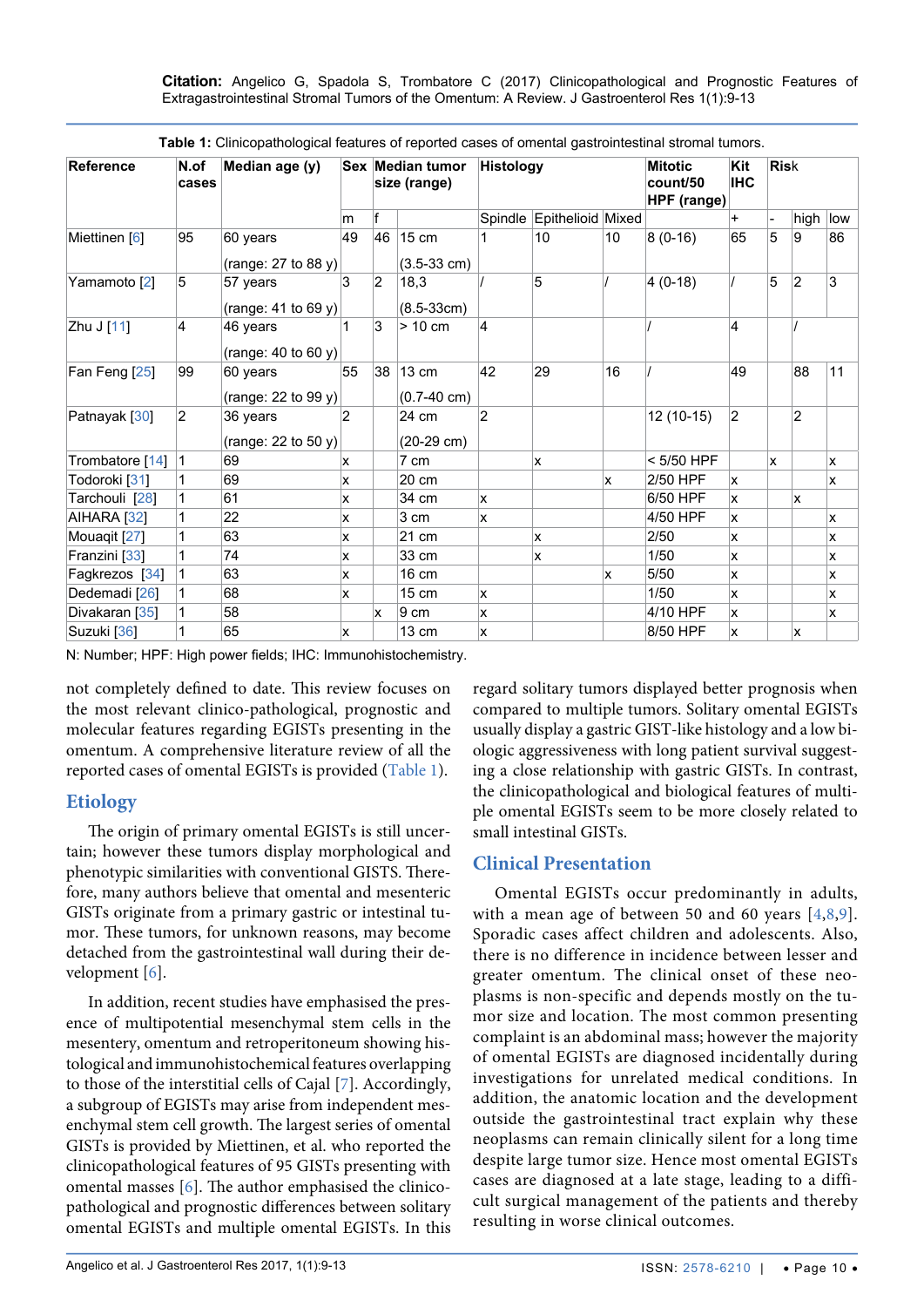#### **Radiologic Features**

The preoperative diagnosis of omental EGISTs is often difficult. These neoplasms present usually as large masses with solid and cystic components and without an air-fluid level, however their imaging features are variable depending on the size and aggressiveness [\[10\]](#page-3-11).

CT and MRI provide useful informations in identifying the location and extent of EGISTs. In addition, radiological characteristics, such as a large tumor size, il-defined borders, tumor vessels and distant metastasis, are useful to predict the malignant behaviour of EGISTs [\[11\]](#page-3-9). Large tumors usually show a peripheral enhancement pattern, due to central necrosis, cysts or haemorrhagic areas [\[12\]](#page-3-12). Haemorrhage is a frequent finding on CT and MRI acquisitions. It could be observed on CT as small and ill-defined hyper dense areas [\[13\]](#page-3-13). MRI exam show hyperintense areas on T1-weighted acquisitions, and hypointense areas on T2-weighted sequences. CT-angiography or MRI-angiography is useful tools to study the vascularization of the tumor which is an important feature to be considered to better investigate the origin of EGIST [\[14\]](#page-3-10). The angiographic evidence of some feeding vessels arising from the left gastric artery, associated with a poor blood supply from the hepatic arteries, could be probably a crucial sign suggesting an omental primitive tumor.

#### **Pathologic Features**

Histologically, EGISTs range from hypocellular to densely cellular lesions and are composed of a population of spindle cells or epithelioid cells. Usually one pattern predominates; although about 10% of cases consist of a mixture of these two morphologies [\[8\]](#page-3-7). The epithelial type is more frequently observed in the stomach and omentum. GISTs arising from small bowel and rectum usually display spindle cell morphology [\[15\]](#page-3-14). Epithelioid GISTs usually display a sheet-like or nested growth pattern whereas GISTs with spindle cell morphology are always arranged in fascicles. All GISTs subtypes display a hyalinized or myxoid stroma with occasional calcifications. Prominent deposits of collagen, the so called skeinoid fibers, are another histologic feature usually encountered in GISTs with small intestinal morphology [\[16\]](#page-3-15). Most tumors display a mild to moderate mitotic activity and cytologic pleomorphism. Increased mitotic count and atypical mitotic figures are rare and when present suggest the presence of a high-grade or dedifferentiated GIST [\[9\]](#page-3-8). Immunohistochemical and molecular characteristics of EGISTs are similar to GISTs. The majority of both show positive staining for CD117 antibody and harbour mutually exclusive gain-of-function KIT or platelet-derived growth factor receptor-alpha (PDGFRA) mutations [\[17\]](#page-3-16). Approximately 15% of GISTs are negative for mutations in KIT and PDGFRA. Recent studies of these so-called wild-type GISTs have uncovered a number of other oncogenic drivers, including mutations in neurofibromatosis type I, RAS genes, BRAF, and subunits of the succinate dehydrogenase complex [[18](#page-3-17)]. Another recent immune histochemical marker, DOG1 (discovered on GIST-1), is expressed in GISTs irrespective of KIT or PDGFRA mutation status [[19](#page-4-11)]. Along with CD117, CD 34 is also expressed by majority of the EGISTs. Approximately 5% of tumors with clinical and morphological features of GIST do not express KIT protein by immunohistochemistry and Western blot evaluations. These cases should be differentiated from false negative immunohistochemical results, including fixation artifacts, very small biopsies from tumors in which KIT staining is focal in distribution and rare cases that lose KIT expression perhaps following Imatinib mesylate therapy [\[20\]](#page-4-12). Several studies suggest that kit-negative GISTs show clinical, pathological and genetic differences form Kit-positive GISTs. Most of these tumors harbour platelet-derived growth factor receptor alpha (PDGFRA) mutations, but rare cases have shown KIT mutations despite the absence of immunohistochemical KIT protein expression [\[21\]](#page-4-13).

### **Differential Diagnosis**

The differential diagnosis between omental EGISTs and other intra-abdominal tumors is broad and depends mostly on the morphology and location of the tumor. EGISTs with a spindle cell morphology show overlapping radiologic and histological features with other spindle cell neoplasms, including smooth muscle neoplasms, nerve sheath tumors, inflammatory myofibroblastic tumors (IMTs), and intra abdominal fibromatoses (desmoid tumors). EGISTs with epithelioid morphology must be distinguished from neuroendocrine tumors, melanoma, PEComa and metastatic carcinoma [[11](#page-3-9)].

#### **Treatment and Prognosis**

Many criteria have been proposed in order to distinguish benign from malignant GISTs, or at least to predict the metastatic potential of these neoplasms. The most reliable parameters for risk stratification of GISTs according to Miettinen, et al. Fletcher's classification and UICC classification are based on mitotic index, tumor size and location [[16](#page-3-15),[22](#page-4-14)]. But none of these classifications include the EGISTs. Based on several large studies, the Armed Forces Institute of Pathology (AFIP) proposed to classify those GISTs that develop in other anatomic locations, including omental EGISTs, according to the criteria for jejunum/ileum [[23](#page-4-15)]. In addition, Joensuu has proposed a further risk stratification of GISTS into either gastric or non-gastric tumors in order to emphasise that gastric tumors carry a better prognosis. Resection margins and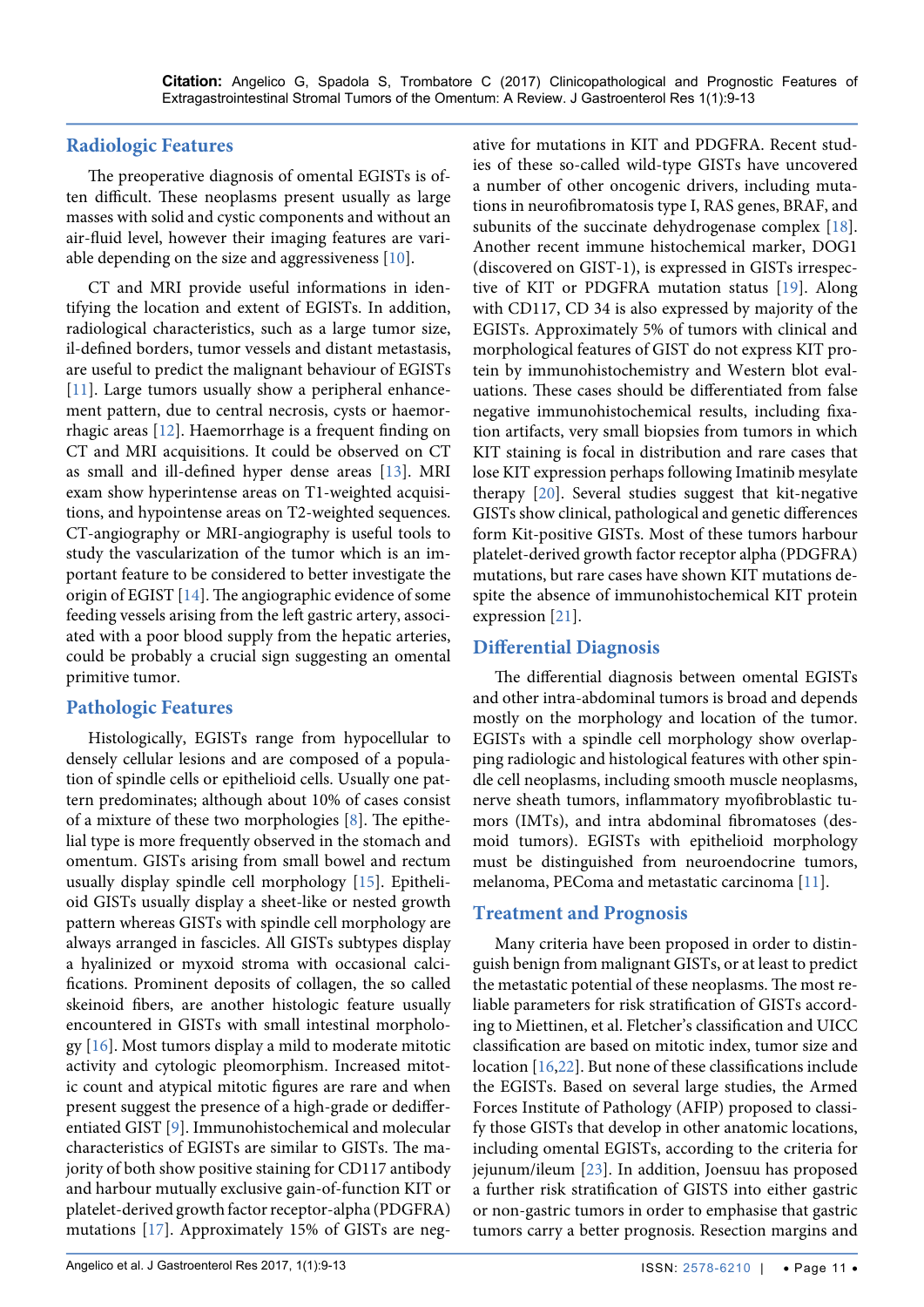tumor rupture seem to be additional prognostic factors for EGISTs [[24](#page-4-16)]. However, the literature studies regarding the prognosis of EGISTs are still limited. Most studies suggest that the prognosis of EGISTs is less favourable compared to GISTs [\[25\]](#page-4-0). This is partly true because the origin of the tumor outside the gastro-intestinal tract may result in a delay of the presentation of clinical symptoms, and explains why most EGISTs cases are diagnosed at a late stage. Furthermore, Miettinen, et al. emphasised the clinicopathological and prognostic differences between solitary and multiple omental GISTs. The author suggested that multiple omental GISTs carry a malignant behaviour, and further prognostication by histologic parameters seems to have limited relevance in these cases [\[6\]](#page-3-5). These tumors display clinical and histologic features similar to small intestinal GISTs and probably represent advanced, metastatic GISTs dislodged or extending into the omentum from an inconspicuous gastro-intestinal attachment.

Given the rarity of omental EGISTs, no specific treatment data from clinical trials are available; hence their clinical and surgical management follows the guidelines of classical GISTs [\[26\]](#page-4-8). Complete surgical resection with negative microscopic margins remains the standard treatment for localized omental EGISTs [[27](#page-4-5)]. The administration of Imatinib (STI-571), a tyrosine kinase inhibitor, is considered the treatment of choice for metastatic and unresectable EGISTs [[28](#page-4-3)]. Adjuvant therapy with Imatinib is also recommended as after a complete surgical resection of high-risk GISTs in order to prevent recurrences or metastatic disease [\[29\]](#page-4-17).

#### **Conclusion**

EGISTs arising in the omentum are very rare mesenchymal neoplasms most often diagnosed incidentally during investigations for unrelated medical conditions. The distinction between solitary and multiple omental GISTs seems to have important clinicopathological and prognostic implications. Because of the rarity of these neoplasms, their management strategy as well as their risk stratification criteria are not well defined, and still follow the guidelines used for classical GISTs. Further and more detailed studies are necessary for better understanding these neoplasms.

#### **References**

- <span id="page-3-0"></span>1. [Sripathi S, Rajagopal K, Srivastava RK, et al. \(2011\) CT](https://www.ncbi.nlm.nih.gov/pubmed/22013291)  [features, mimics and atypical presentations of gastroin](https://www.ncbi.nlm.nih.gov/pubmed/22013291)[testinal stromal tumor \(GIST\). Indian J Radiol Imaging 21:](https://www.ncbi.nlm.nih.gov/pubmed/22013291)  [176-181.](https://www.ncbi.nlm.nih.gov/pubmed/22013291)
- <span id="page-3-1"></span>2. [Yamamoto H, Oda Y, Kawaguchi K, et al. \(2004\) c-kit and](https://www.ncbi.nlm.nih.gov/pubmed/15087667)  [PDGFRA mutations in extragastrointestinal stromal tumor](https://www.ncbi.nlm.nih.gov/pubmed/15087667)  [\(gastrointestinal stromal tumor of the soft tissue\). Am J](https://www.ncbi.nlm.nih.gov/pubmed/15087667)  [Surg Pathol 28: 479-488.](https://www.ncbi.nlm.nih.gov/pubmed/15087667)
- <span id="page-3-2"></span>3. [Skandalos IK, Hotzoglou NF, Matsi KCh, et al. \(2013\) Giant](https://www.ncbi.nlm.nih.gov/pmc/articles/PMC3785897/)  [extra gastrointestinal stromal tumor of lesser omentum ob](https://www.ncbi.nlm.nih.gov/pmc/articles/PMC3785897/)[scuring the diagnosis of a choloperitoneum. Int J Surg Case](https://www.ncbi.nlm.nih.gov/pmc/articles/PMC3785897/)  [Rep 4: 818-821.](https://www.ncbi.nlm.nih.gov/pmc/articles/PMC3785897/)
- <span id="page-3-3"></span>4. [Reith JD, Goldblum JR, Lyles RH, et al. \(2000\) Extragas](https://www.ncbi.nlm.nih.gov/pubmed/10824931)[trointestinal \(soft tissue\) stromal tumors: an analysis of 48](https://www.ncbi.nlm.nih.gov/pubmed/10824931)  [cases with emphasis on histologic predictors of outcome.](https://www.ncbi.nlm.nih.gov/pubmed/10824931)  [Mod Pathol 13: 577-585.](https://www.ncbi.nlm.nih.gov/pubmed/10824931)
- <span id="page-3-4"></span>5. [Barros A, Linhares E, Valadao M, et al. \(2011\) Extragastro](https://www.ncbi.nlm.nih.gov/pubmed/21830406)[intestinal stromal tumors \(EGIST\): a series of case reports.](https://www.ncbi.nlm.nih.gov/pubmed/21830406)  [Hepatogastroenterology 58: 865-868.](https://www.ncbi.nlm.nih.gov/pubmed/21830406)
- <span id="page-3-5"></span>6. [Miettinen M, Sobin LH, Lasota J \(2009\) Gastrointestinal](https://www.ncbi.nlm.nih.gov/pubmed/19440146)  [stromal tumors presenting as omental masses: a clini](https://www.ncbi.nlm.nih.gov/pubmed/19440146)[copathologic analysis of 95 cases. Am J Surg Pathol 33:](https://www.ncbi.nlm.nih.gov/pubmed/19440146)  [1267-1275.](https://www.ncbi.nlm.nih.gov/pubmed/19440146)
- <span id="page-3-6"></span>7. [Sakurai S, Hishima T, Takazawa Y, et al. \(2001\) Gastroin](https://www.ncbi.nlm.nih.gov/pubmed/11472565)[testinal stromal tumors and KIT-positive mesenchymal cells](https://www.ncbi.nlm.nih.gov/pubmed/11472565)  [in the omentum. Pathol Int 51: 524-531.](https://www.ncbi.nlm.nih.gov/pubmed/11472565)
- <span id="page-3-7"></span>8. [Versaci A, Macrì A, Ieni A, Terranova M, Leonello G, et](https://www.ncbi.nlm.nih.gov/pubmed/19536989)  [al. \(2009\) Gastrointestinal stromal tumour: our experience.](https://www.ncbi.nlm.nih.gov/pubmed/19536989)  [Chir Ital 61: 161-169.](https://www.ncbi.nlm.nih.gov/pubmed/19536989)
- <span id="page-3-8"></span>9. [Miettinen M, Lasota J \(2006\) Gastrointestinal stromal tu](https://www.ncbi.nlm.nih.gov/pubmed/17090188)[mors: review on morphology, molecular pathology, progno](https://www.ncbi.nlm.nih.gov/pubmed/17090188)[sis, and differential diagnosis. Arch Pathol Lab Med 130:](https://www.ncbi.nlm.nih.gov/pubmed/17090188)  [1466-1478.](https://www.ncbi.nlm.nih.gov/pubmed/17090188)
- <span id="page-3-11"></span>10. [Kim HC, Lee JM, Kim SH, et al. \(2004\) Primary gastroin](https://www.ncbi.nlm.nih.gov/pubmed/15149991)[testinal stromal tumors in the omentum and mesentery: CT](https://www.ncbi.nlm.nih.gov/pubmed/15149991)  [findings and pathologic correlations. AJR Am J Roentgenol](https://www.ncbi.nlm.nih.gov/pubmed/15149991)  [182: 1463-1467.](https://www.ncbi.nlm.nih.gov/pubmed/15149991)
- <span id="page-3-9"></span>11. [Zhu J, Yang Z, Tang G, et al. \(2015\) Extragastrointestinal](https://www.ncbi.nlm.nih.gov/pmc/articles/PMC4246649/)  [stromal tumors: Computed tomography and magnetic reso](https://www.ncbi.nlm.nih.gov/pmc/articles/PMC4246649/)[nance imaging findings. Oncol Lett 9: 201-208.](https://www.ncbi.nlm.nih.gov/pmc/articles/PMC4246649/)
- <span id="page-3-12"></span>12. [Chourmouzi D, Sinakos E, Papalavrentios L, et al. \(2009\)](https://www.ncbi.nlm.nih.gov/pubmed/19795038)  [Gastrointestinal Stromal Tumors: a Pictorial Review. J Gas](https://www.ncbi.nlm.nih.gov/pubmed/19795038)[trointestin Liver Dis 18: 379-383.](https://www.ncbi.nlm.nih.gov/pubmed/19795038)
- <span id="page-3-13"></span>13. [Hong X, Choi H, Loyer EM, et al. \(2006\) Gastrointestinal](https://www.ncbi.nlm.nih.gov/pubmed/16549611)  [Stromal Tumor: Role of CT in Diagnosis and in Response](https://www.ncbi.nlm.nih.gov/pubmed/16549611)  [Evaluation and Surveillance after Treatment with Imatinib.](https://www.ncbi.nlm.nih.gov/pubmed/16549611)  [Radiographics 26: 481-495.](https://www.ncbi.nlm.nih.gov/pubmed/16549611)
- <span id="page-3-10"></span>14. [Trombatore C, Palmucci S, Angelico G, et al. \(2015\) Extra](https://www.ncbi.nlm.nih.gov/pubmed/26271149)[gastrointestinal stromal tumor of lesser omentum: a chal](https://www.ncbi.nlm.nih.gov/pubmed/26271149)[lenging radiological and histological diagnosis. Clin Imag](https://www.ncbi.nlm.nih.gov/pubmed/26271149)[ing 39: 1123-1127.](https://www.ncbi.nlm.nih.gov/pubmed/26271149)
- <span id="page-3-14"></span>15. [Miettinen M, Furlong M, Sarlomo-Rikala M, et al. \(2001\)](https://www.ncbi.nlm.nih.gov/pubmed/11688571)  [Gastrointestinal stromal tumors, intramural leiomyomas,](https://www.ncbi.nlm.nih.gov/pubmed/11688571)  [and leiomyosarcomas in the rectum and anus: a clinico](https://www.ncbi.nlm.nih.gov/pubmed/11688571)[pathologic, immunohistochemical, and molecular genetic](https://www.ncbi.nlm.nih.gov/pubmed/11688571)  [study of 144 cases. Am J Surg Pathol 25: 1121-1133.](https://www.ncbi.nlm.nih.gov/pubmed/11688571)
- <span id="page-3-15"></span>16. [Fletcher CD, Berman JJ, Corless C, et al. \(2002\) Diagnosis](https://www.ncbi.nlm.nih.gov/pubmed/12094370)  [of gastrointestinal stromal tumors: a consensus approach.](https://www.ncbi.nlm.nih.gov/pubmed/12094370)  [Hum Pathol 33: 459-465.](https://www.ncbi.nlm.nih.gov/pubmed/12094370)
- <span id="page-3-16"></span>17. [Corless CL, Heinrich MC \(2008\) Molecular pathobiology](https://www.ncbi.nlm.nih.gov/pubmed/18039140)  [of gastrointestinal stromal sarcomas. Annu Rev Pathol 3:](https://www.ncbi.nlm.nih.gov/pubmed/18039140)  [557-586.](https://www.ncbi.nlm.nih.gov/pubmed/18039140)
- <span id="page-3-17"></span>18. [Martin-Broto J, Rubio L, Alemany R, et al. \(2010\) Clinical](https://www.ncbi.nlm.nih.gov/pubmed/20947481)  [implications of KIT and PDGFRA genotyping in GIST. Clin](https://www.ncbi.nlm.nih.gov/pubmed/20947481)  [Trans Oncol 12: 670-676.](https://www.ncbi.nlm.nih.gov/pubmed/20947481)